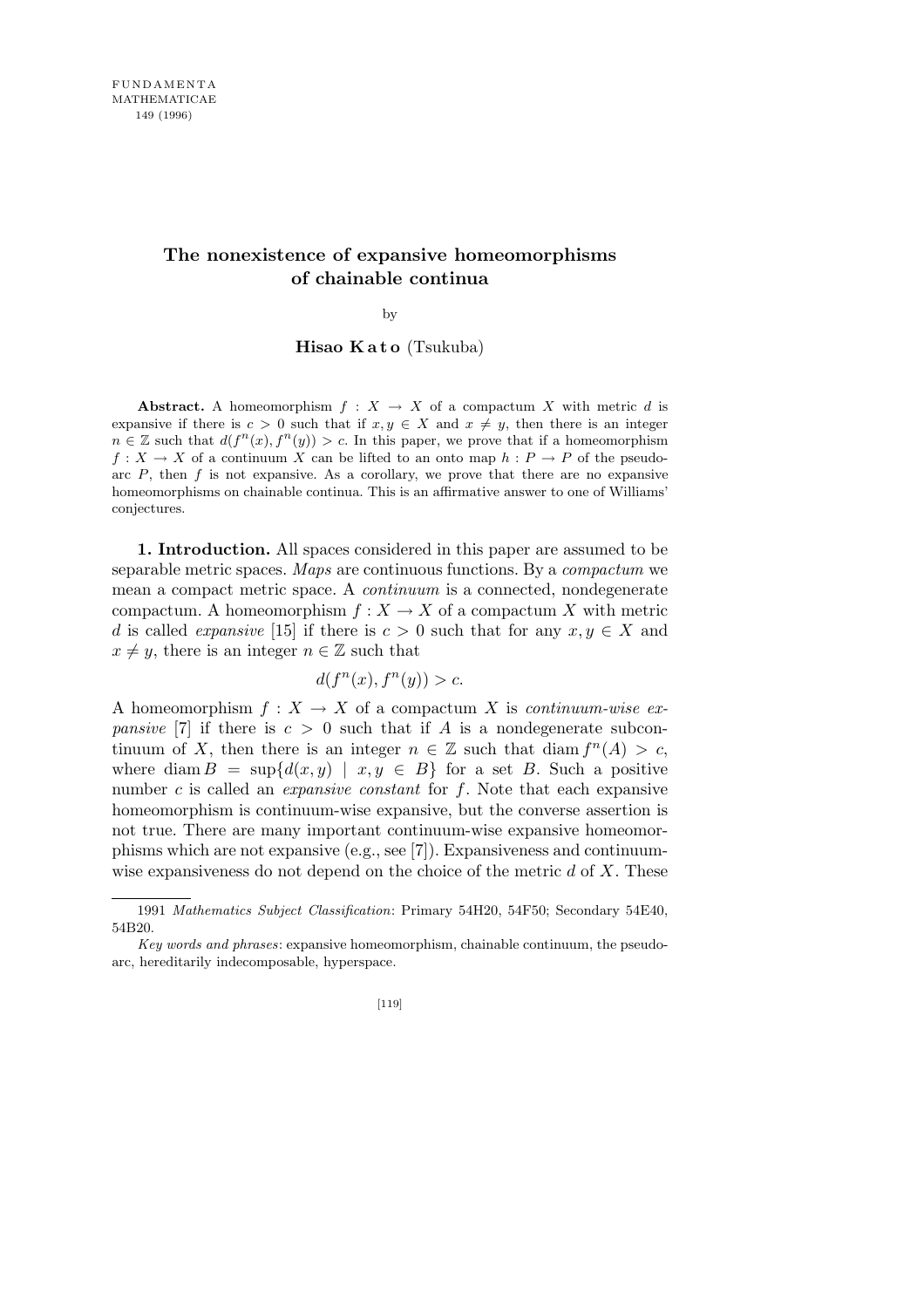notions are important in topological dynamics, ergodic theory and continuum theory.

For closed subsets  $A, B$  of a compactum  $X$ , we define  $d(A, B)$  =  $\inf \{ d(a, b) \mid a \in A, b \in B \}$  and  $d_H(A, B) = \inf \{ \varepsilon > 0 \mid B \subset U_{\varepsilon}(A), A \subset B \}$  $U_{\varepsilon}(B)$ }, where  $U_{\varepsilon}(A)$  denotes the *ε*-neighborhood of *A* in *X*. For a continuum *X*, let  $C(X)$  be the set of all nonempty subcontinua of *X*. Then  $C(X)$ is a continuum with *the Hausdorff metric*  $d_H$  (eg., see [10] or [14]). The space *C*(*X*) is called the *hyperspace* of *X*. An *order arc* in  $C(X)$  is an arc  $\alpha$  in  $C(X)$  such that if  $A, B \in \alpha$ , then  $A \subset B$  or  $B \subset A$ . It is well known that if *X* is a continuum,  $A, B \in C(X)$  and *A* is a proper subset of *B*, then there is an order arc from *A* to *B* in  $C(X)$  (see [10] or [14]). For a map  $f: X \to Y$ , we define a map  $C(f) : C(X) \to C(Y)$  by  $C(f)(A) = f(A)$  for  $A \in C(X)$ .

A *chain*  $C = [C_1, \ldots, C_m]$  of X is a finite collection of open subsets of X with the following property:  $\text{Cl}(C_i) \cap \text{Cl}(C_j) \neq \emptyset$  iff  $|i-j| \leq 1$ . Moreover, if for each  $i = 1, \ldots, m$ , diam $(C_i) < \varepsilon$ , i.e., mesh $(C) < \varepsilon$ , then we say that the chain *C* is an  $\varepsilon$ -*chain*. For a chain  $C = [C_1, \ldots, C_m]$  and two points  $p, q \in X$ , if  $p \in C_1$  and  $q \in C_m$ , we say that  $C = [C_1, \ldots, C_m]$  is a *chain from*  $p$  *to*  $q$ . A continuum *X* is *chainable* if for any  $\varepsilon > 0$ , there is an  $\varepsilon$ -chain covering of *X*. A continuum *X* is called a *tree-like* continuum if for any  $\varepsilon > 0$  there is an onto map  $g: X \to T$  such that  $\text{diam } g^{-1}(y) < \varepsilon$  for each  $y \in T$ , where *T* is a tree.

Let  $f: X \to X$  be an onto map of a compactum X. If there exists an onto map  $h: Y \to Y$  of a compactum *Y* and an onto map  $\psi: Y \to X$  such that  $\psi h = f \psi$ , then we say that *f* can be *lifted to* an onto map  $h: Y \to Y$ .

The typical nonseparating plane continua are chainable continua. Concerning expansive homeomorphisms, the following conjectures by Williams remain open:

CONJECTURE 1.1. No nonseparating plane continuum admits an expan*sive homeomorphism.*

CONJECTURE 1.2. No chainable continuum admits an expansive homeo*morphism.*

In  $[5-7]$ , we proved that if *X* is a tree-like continuum admitting a continuum-wise expansive homeomorphism, it must contain an indecomposable subcontinuum. Also, Knaster's chainable continua and the pseudo-arc admit continuum-wise expansive homeomorphisms. In [9], we proved that Knaster's chainable continua admit no expansive homeomorphisms.

The aim of this paper is to give the complete solution of  $(1.2)$ . In fact, we prove that if  $f: X \to X$  is a homeomorphism of a continuum X and f can be lifted to an onto map  $h : P \to P$  of the pseudo-arc *P*, then *f* is not expansive. To prove this result, we use a method similar to [9]. In [13, Theorem 4.1], W. Lewis proved that every onto map between chainable continua can be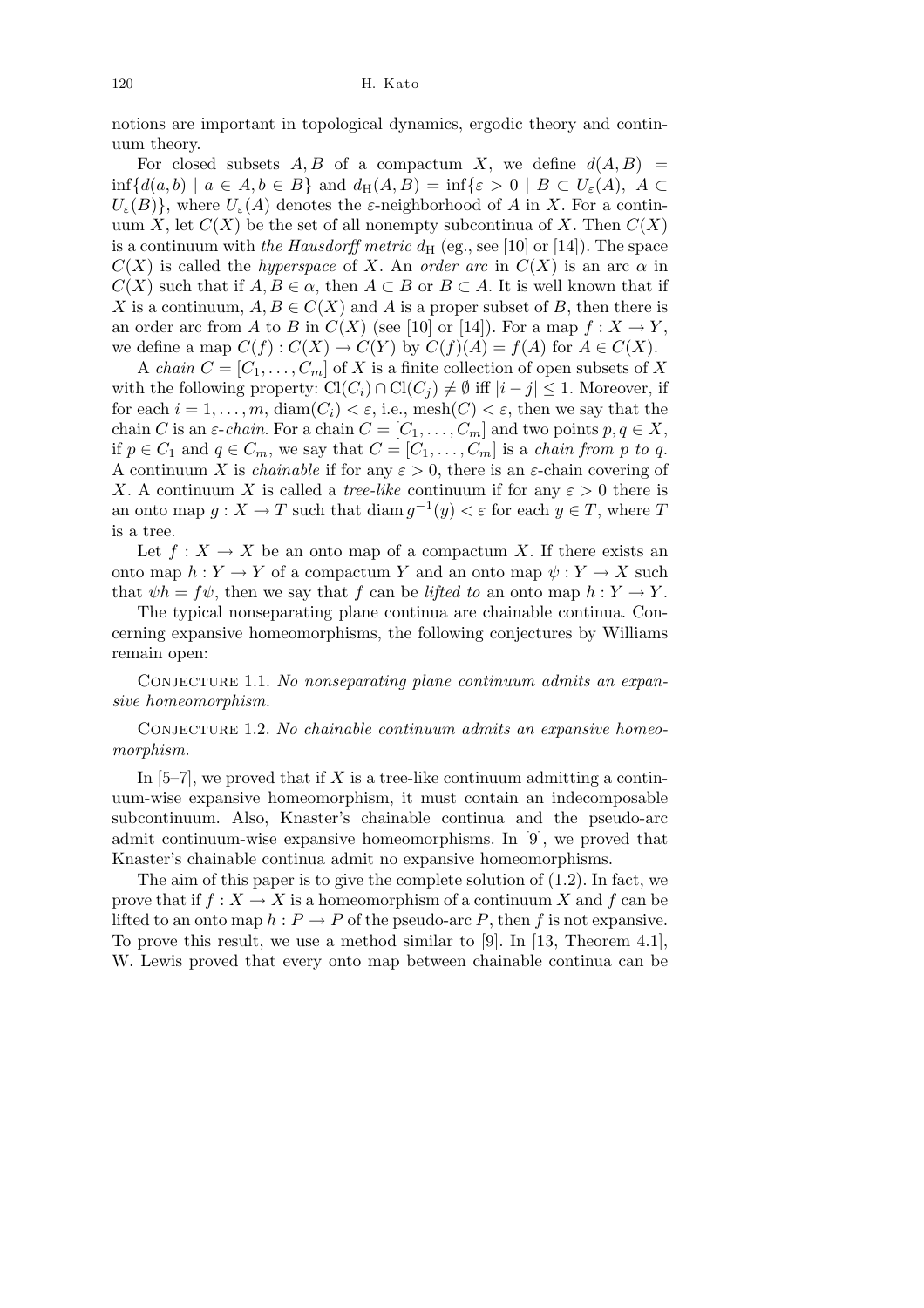lifted to a homeomorphism of the pseudo-arc *P*. As a corollary, we obtain the following main theorem of this paper: Chainable continua admit no expansive homeomorphisms.

**2. There are no expansive homeomorphisms on chainable continua.** A continuum *X* is *decomposable* if there are two proper subcontinua *A* and *B* of *X* such that  $A \cup B = X$ . A continuum *X* is *indecomposable* if it is not decomposable. A continuum *X* is *hereditarily indecomposable* if each subcontinuum of *X* is indecomposable. For a continuum *X* and a point  $p \in X$ , let

 $\kappa(p) = \{x \in X \mid \text{there is a proper subcontinuum } A \text{ of } X\}$ 

such that  $p, x \in A$ *}*.

The set  $\kappa(p)$  is called the *composant* of *X* containing *p*. Note that  $\kappa(p)$  is dense in  $X$ . It is well known that if  $X$  is an indecomposable continuum, then *X* admits an uncountable collection of mutually disjoint composants. *The pseudo-arc* is characterized [2] as a (nondegenerate) hereditarily indecomposable chainable continuum. The pseudo-arc has many remarkable properties in topology and chaotic dynamics (e.g., see [1–3, 10–13]). For example, the pseudo-arc is homogeneous [1], each onto map of the pseudo-arc is a near homeomorphism [13], and the pseudo-arc admits chaotic homeomorphisms in the sense of Devaney (see [11]).

First, we shall prove the following theorem.

THEOREM 2.1. *If*  $f: X \to X$  *is a homeomorphism of a continuum X and f can be lifted to an onto map*  $h : P \to P$  *of the pseudo-arc, then f is not expansive.*

To prove the above theorem, we need the following results. By [4], we know the following.

Lemma 2.2. *Every chainable continuum has the fixed point property.*

By the proofs of [1, Theorem 12 and 13], we obtain the following (see also [13, Lemma 3]).

LEMMA 2.3. Let P be the pseudo-arc and let  $C = [C_1, \ldots, C_m]$  be a chain *covering of P. Suppose that*  $P_n$  ( $n = 1,2$ ) *are nondegenerate subcontinua of P* and  $p_n$ ,  $q_n$  are two points of  $P_n$  ( $n = 1, 2$ ) respectively, such that  $p_1, p_2 \in C_1$  *and*  $q_1, q_2 \in C_m$ , *i.e.*, *the chain C is a chain from*  $p_1$  (*resp.*  $p_2$  *to*  $q_1$  (*resp.*  $q_2$ ), and moreover,  $p_n$  and  $q_n$  ( $n = 1, 2$ ) belong to different *composants of*  $P_n$  *for each*  $n = 1, 2$ *. Then there is a homeomorphism*  $k$  : *P*<sub>1</sub> → *P*<sub>2</sub> *such that*  $k(p_1) = p_2, k(q_1) = q_2$ , and  $k(C_j) \subset$  st( $C_j$ ;  $C$ )<sup>\*</sup> *for each*  $C_j \in C$  (see Figure 1), where  $\operatorname{st}(C_j; C)^* = \bigcup \{C_i \in C \mid C_j \cap C_i \neq \emptyset\}.$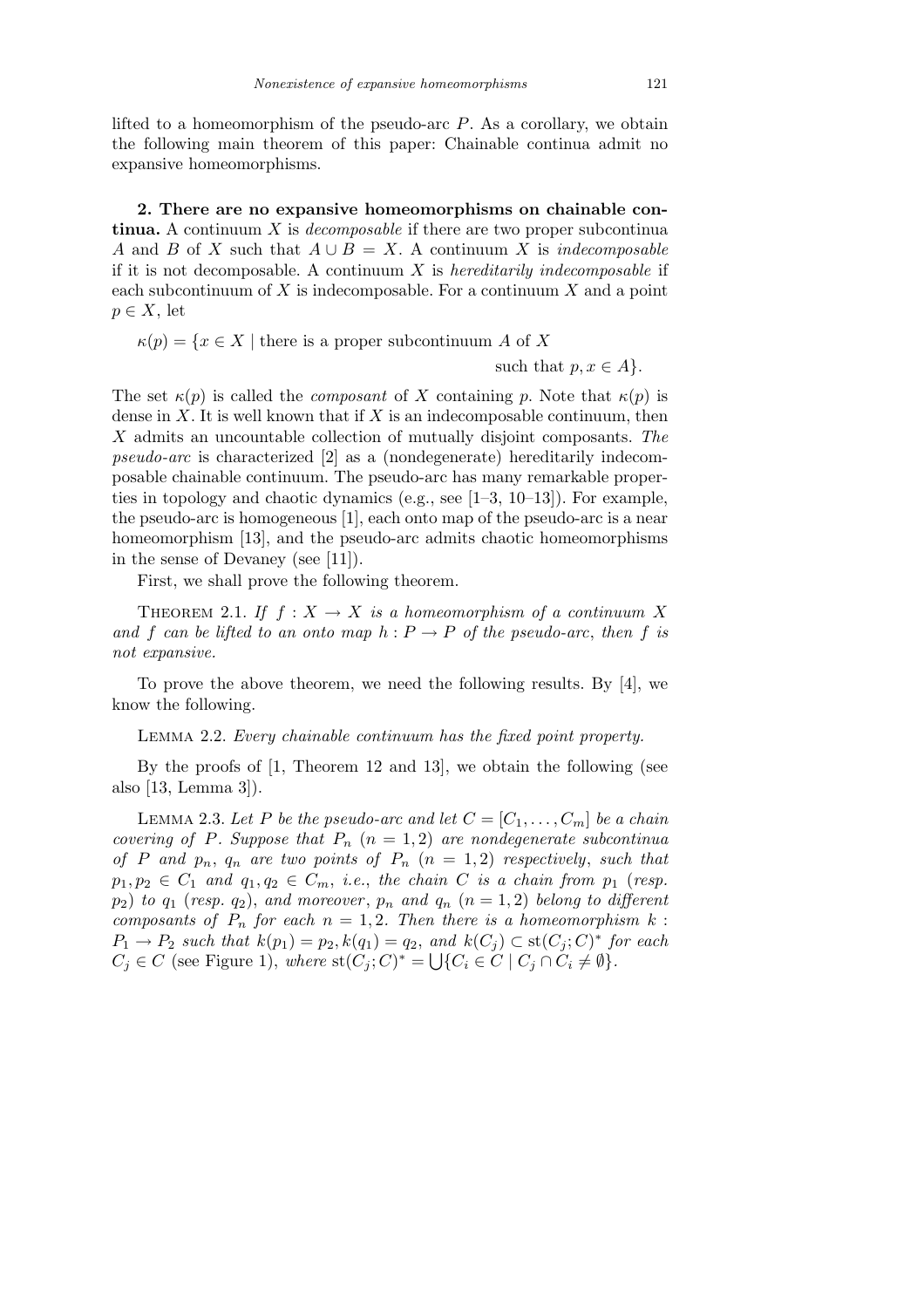

Also, we need the following useful theorem [13, Theorem 4.1] which was proved by W. Lewis.

THEOREM 2.4. If  $f: X \to X$  is an onto map of a chainable continuum *X to itself*, *then there exists a homeomorphism*  $h: P \rightarrow P$  *of the pseudo-arc P and an onto map*  $\psi$  : *P*  $\rightarrow$  *X such that*  $f\psi = \psi h$ *. In particular, every homeomorphism*  $f: X \to X$  *of a chainable continuum X can be lifted to a homeomorphism of the pseudo-arc P.*

The next lemma follows from [7,  $(2.4)$ ].

LEMMA 2.5. Let  $f: X \to X$  be a continuum-wise expansive homeomor*phism. Then there is*  $\delta > 0$  *such that for each*  $\gamma > 0$  *there is a natural number*  $N > 0$  *satisfying the following condition: if*  $A \in C(X)$  *and* diam  $A > \gamma$ , *then* diam  $f^{n}(A) \geq \delta$  *for all*  $n \geq N$  *or* diam  $f^{-n}(A) \geq \delta$  *for all*  $n \geq N$ *.* 

Proof of Theorem 2.1. Suppose, on the contrary, that  $f: X \to X$ is an expansive homeomorphism. Let  $c > 0$  be an expansive constant for  $f$ and let  $c/2 > \varepsilon > 0$ . First, we prove that f has the following property  $(*)$ :

(\*) For any  $\tau > 0$  there are two points *x, y* of *X* and a natural number  $n(\tau)$  such that  $d(x, y) \leq \tau$ ,  $d(f^{n(\tau)}(x), f^{n(\tau)}(y)) \leq \tau$ , and  $\varepsilon \leq$  $\sup\{d(f^j(x), f^j(y)) \mid 0 \le j \le n(\tau)\} \le 2\varepsilon$ .

By the assumption, there is an onto map  $h : P \to P$  of the pseudo-arc *P* and an onto map  $\psi : P \to X$  such that  $\psi h = f \psi$ . Since P is chainable, by Theorem 2.4, we may assume that *h* is a homeomorphism. By Lemma 2.2, there is a fixed point *p* of *h*, i.e.,  $h(p) = p$ . Consider the following set:

$$
C_p = \{ A \in C(P) \mid p \in A \} \subset C(P).
$$

Since *P* is hereditarily indecomposable,  $C_p$  is the unique order arc from  $\{p\}$ to *P* in  $C(P)$  (see [10] or [14]). Note that  $C(h)|C_p : C_p \to C_p$  is a homeomorphism of the arc  $C_p$ . Since  $C(\psi)|C_p : C_p \to C(\psi)(C_p)$  is a monotone map from an arc  $C_p$ ,  $\mathcal{A} = C(\psi)(C_p)$  is an arc from  $\psi(p)$  to *X* in  $C(X)$ . Note that  $C(f)(\mathcal{A}) = \mathcal{A}$ . Also, we can choose the subcontinuum  $P_0 \in C_p$ (i.e.,  $p \in P_0$ ) such that  $\psi(P_0) = \psi(p)$  and if *A* is any subcontinuum of *P* such that *A* contains  $P_0$  as a proper subset, then  $\psi(A)$  is nondegenerate.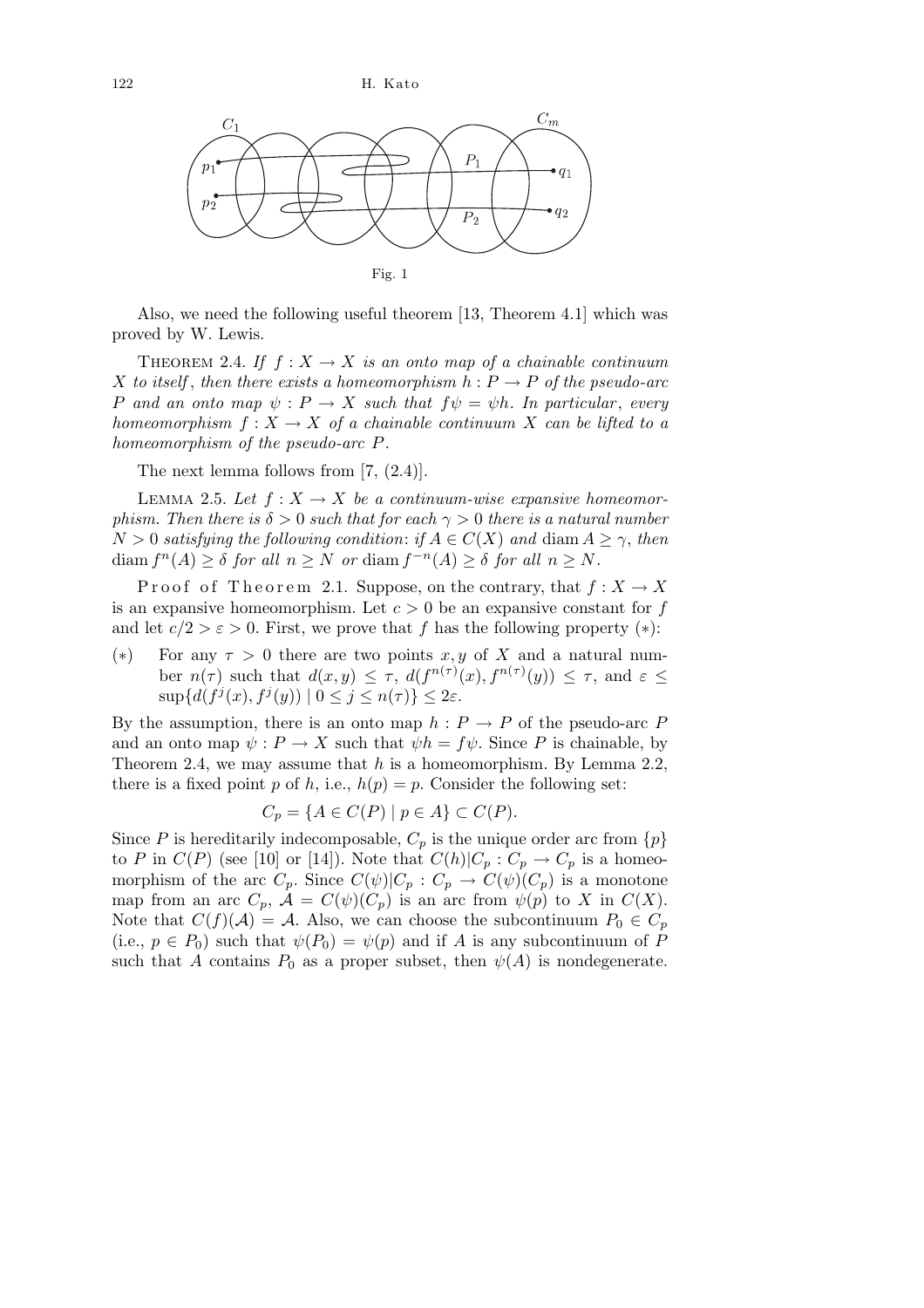Note that  $P_0 \neq P$  and  $h(P_0) = P_0$ . Also, since f is a continuum-wise expansive homeomorphism, *P*<sup>0</sup> is an isolated point of the set of fixed points of the homeomorphism  $C(h)|C_p : C_p \to C_p$ . Hence we can choose  $P_1 \in C_p$ such that  $P_1$  contains  $P_0$  as a proper subset,  $h(P_1) = P_1$  and the homeomorphism  $C(h)[P_0, P_1] : [P_0, P_1] \to [P_0, P_1]$  has the only two fixed points  $P_0$  and  $P_1$ , where  $[P_0, P_1]$  denotes the order arc from  $P_0$  to  $P_1$ . We may assume that  $C(h)[P_0, P_1]$  is increasing. If necessary, we consider  $C(h^{-1})$ . Note that if  $A \in (P_0, P_1) = [P_0, P_1] - \{P_0, P_1\}$ , then  $\lim_{n \to \infty} h^n(A) = P_1$ , and  $\lim_{n\to\infty} h^{-n}(A) = P_0$ .

Let  $\tau > 0$ . Choose an open covering *U* of *X* with mesh $(\mathcal{U}) \leq \tau$ . Choose a subcontinuum  $A \in (P_0, P_1)$  such that  $0 < \text{diam } \psi(A) = \tau_1 \leq \tau$ . Since  $\lim_{n\to\infty}$  diam  $f^{-n}(\psi(A))=0$  and f is expansive, we can choose a natural number  $N_1 > 0$  such that if  $x, y \in \psi(A)$  and  $d(x, y) \geq \tau_1/3$ , then

$$
\sup \{ d(f^i(x), f^i(y)) \mid 0 \le i \le N_1 \} > c.
$$

Choose a point  $a \in A$  such that  $d(\psi(p), \psi(a)) > \tau_1/3$ . Choose two subcontinua *E*, *K* of *A* such that  $d(\psi(E), \psi(K)) > \tau_1/3$ , *E* contains *P*<sup>0</sup> as a proper subset, i.e.,  $\psi(E)$  is nondegenerate, *K* contains the point *a*, and  $\psi(K)$  is a nondegenerate subcontinuum of *X*. Then we shall show the following claim:

CLAIM. The set  $\limsup_{n\to\infty} h^n(K)$  contains a point  $q \in P_1$  such that q *is not contained in the composant of*  $P_1$  *containing*  $p$ *.* 

Suppose, on the contrary, that the claim is not true. Then there is  $\varepsilon_1 > 0$  such that  $d_H(h^n(K), P_1) \geq \varepsilon_1$  for all  $n \geq 0$ . Take a subsequence  ${n(i) | i = 1, 2, \ldots}$  of natural numbers such that  $\lim_{i\to\infty} h^{n(i)}(K) = K_0$ . By the assumption,  $K_0$  is contained in the composant of  $P_1$  containing  $p$ . Choose a subcontinuum  $K' \supset K_0$  such that  $K'$  is contained in the composant of  $P_1$  containing  $p$ . Since  $\lim_{n\to\infty}$  diam  $f^{-n}(\psi(K'))=0$ , we see that  $\lim_{n\to\infty}$  diam  $f^{-n}(\psi(K_0))=0.$ 

On the other hand, by Lemma 2.5, there is a natural number  $N_2 > 0$  such that if  $n \geq N_2$ , then diam  $f^n(\psi(K)) \geq \delta$  for some  $\delta > 0$ , since K is contained in the composant of  $P_1$  containing  $p$  and hence  $\lim_{n\to\infty}$  diam  $f^{-n}(\psi(K))=$ 0. Since  $\lim_{i\to\infty} (n(i) - N_2) = \infty$ , diam  $f^n(\psi(K)) \ge \delta$  for all  $n \ge N_2$  and  $\lim_{i\to\infty} f^{n(i)}(\psi(K)) = \lim_{i\to\infty} \psi(h^{n(i)}(K)) = \psi(K_0)$ , we can prove that

diam  $f^{-n}(\psi(K_0)) \ge \delta$  for all  $n \ge 0$ .

In fact, suppose, on the contrary, that there is  $n_0 \geq 0$  such that

$$
\text{diam } f^{-n_0}(\psi(K_0)) < \delta.
$$

Choose  $\delta_1 > 0$  such that (I) if  $T \in C(X)$  and  $d_H(T, \psi(K_0)) < \delta_1$ , then diam  $f^{-n_0}(T) < \delta$ . Since  $\lim_{i\to\infty} f^{n(i)}(\psi(K)) = \psi(K_0)$ , there is a sufficiently large natural number  $n(i_0)$  such that (II)  $n(i_0) - n_0 \geq N_2$  and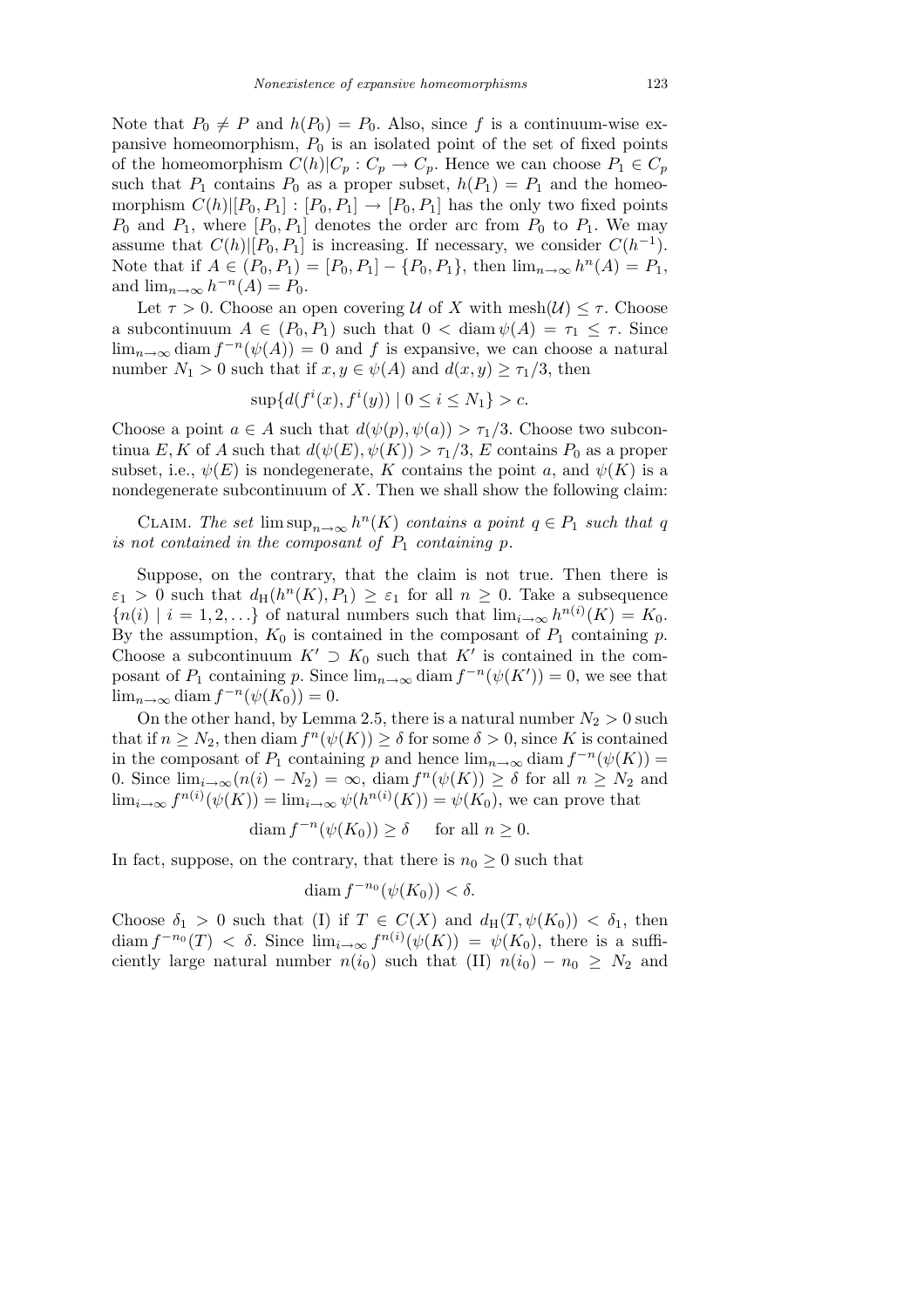$$
d_H(f^{n(i_0)}(\psi(K)), \psi(K_0)) < \delta_1
$$
. By (I) and (II),  

$$
\delta > \text{diam } f^{-n_0}(f^{n(i_0)}(\psi(K))) = \text{diam } f^{n(i_0)-n_0}(\psi(K)).
$$

However,  $n(i_0) - n_0 \geq N_2$  implies that diam  $f^{n(i_0)-n_0}(\psi(K)) \geq \delta$ . Therefore we see that diam  $f^{-n}(\psi(K_0)) \ge \delta$  for all  $n \ge 0$ . This is a contradiction. Hence the claim is true.

Since  $p$  and  $q$  are points belonging to different composants of  $P_1$ , we can choose a chain covering  $C = [C_1, \ldots, C_m]$  of  $P_1$  such that  $st(C)$  $\{st(C_j; C)^* \mid C_j \in C\}$  is a refinement of  $\psi^{-1}(\mathcal{U}) = \{\psi^{-1}(U) \mid U \in \mathcal{U}\},\$ and *C* is a chain from *p* to *q*, i.e.,  $p \in C_1$  and  $q \in C_m$  (see the proof of [1, Theorem 13]). Since  $\lim_{n\to\infty} h^n(E) = P_1$ , there is a natural number  $N > N_1$ such that  $h^{\tilde{N}}(E) \cap C_m \neq \emptyset$  and  $h^{\tilde{N}}(K) \cap C_m \neq \emptyset$ . Choose two points  $u \in E$ and  $v \in K$  such that  $h^N(u), h^N(v) \in C_m$ . Since *A* is indecomposable and each composant of *A* is dense in *A*, we can choose two points  $q_1, q_2 \in A$ such that  $q_1$  is sufficiently near to  $u$ ,  $q_1$  is not contained in the composant of *A* containing  $p$ ,  $q_2$  is sufficiently near to  $v$ , and  $q_2$  is not contained in the composant of *A* containing *p*. We may assume that  $d(\psi(q_1), \psi(q_2))$  $\tau_1/3$  and  $h^N(q_1), h^N(q_2) \in C_m$ . By Lemma 2.3, there is a homeomorphism  $k: h^{N}(A) \to h^{N}(A)$  such that  $k(p) = p, k(h^{N}(q_{1})) = h^{N}(q_{2})$  and for each  $x \in h^N(A)$ ,  $k(x)$  and *x* are contained in an element st $(C_j; C)^*$  of st $(C)$ . Choose a sufficiently small  $\gamma > 0$ . Then we can choose a *γ*-chain covering  $D = [D_1, \ldots, D_s]$  of  $h^N(A)$  from  $h^N(p) = p$  to  $h^N(q_1)$ , because  $h^N(p) = p$  is not contained in the composant of  $h^N(A)$  containing  $h^N(q_1)$  (see the proof of [1, Theorem 13]). Since  $\gamma > 0$  is sufficiently small, we may assume that if  $D_i \in D$  ( $i = 1, \ldots, s$ ), then  $k(D_i)$  and  $D_i$  are contained in an element  $\operatorname{st}(C_j;C)^*$  of  $\operatorname{st}(C)$ . Set

$$
D(1) = \psi h^{-N}(D) = [\psi h^{-N}(D_1), \dots, \psi h^{-N}(D_s)] = [D(1)_1, \dots, D(1)_s],
$$
  
\n
$$
D(2) = \psi h^{-N}(k(D)) = [\psi h^{-N}(k(D_1)), \dots, \psi h^{-N}(k(D_s))]
$$
  
\n
$$
= [D(2)_1, \dots, D(2)_s].
$$

Then  $D(n)$  is a covering of  $\psi(A)$  from  $\psi(p)$  to  $\psi(q_n)$  for each  $n = 1, 2$ . We may assume that if  $x, y \in D(n)_i \cup D(n)_{i+1}$  for  $i = 1, \ldots, s-1$  and  $n = 1, 2$  respectively, then  $\sup\{d(f^j(x), f^j(y)) \mid 0 \leq j \leq N\} < \varepsilon/2$ . Choose sequences  $\psi(p) = a_1, \ldots, a_{s-1}, a_s = \psi(q_1)$  and  $\psi(p) = b_1, \ldots, b_{s-1}, b_s =$  $\psi(q_2)$  of points of *A* such that  $a_i \in D(1)_i, b_i \in D(2)_i$  for each  $i = 1, \ldots, s$ . Note that  $d(f^N(a_i), f^N(b_i)) < \tau$  for each *i*. Consider the finite sequence  $r_i$  $(i = 1, \ldots, s)$  of positive numbers defined by

$$
r_i = \sup \{ d(f^j(a_i), f^j(b_i)) \mid 0 \le j \le N \}.
$$

Then  $|r_i - r_{i+1}| < \varepsilon$  and  $r_1 = 0 < \varepsilon$  and  $r_s > c > 2\varepsilon$ . We can choose *i* such that  $\varepsilon \leq r_i \leq 2\varepsilon$ . Then the two points  $a_i = x$  and  $b_i = y$  satisfy the conditions of (*∗*). Hence the property (*∗*) is satisfied.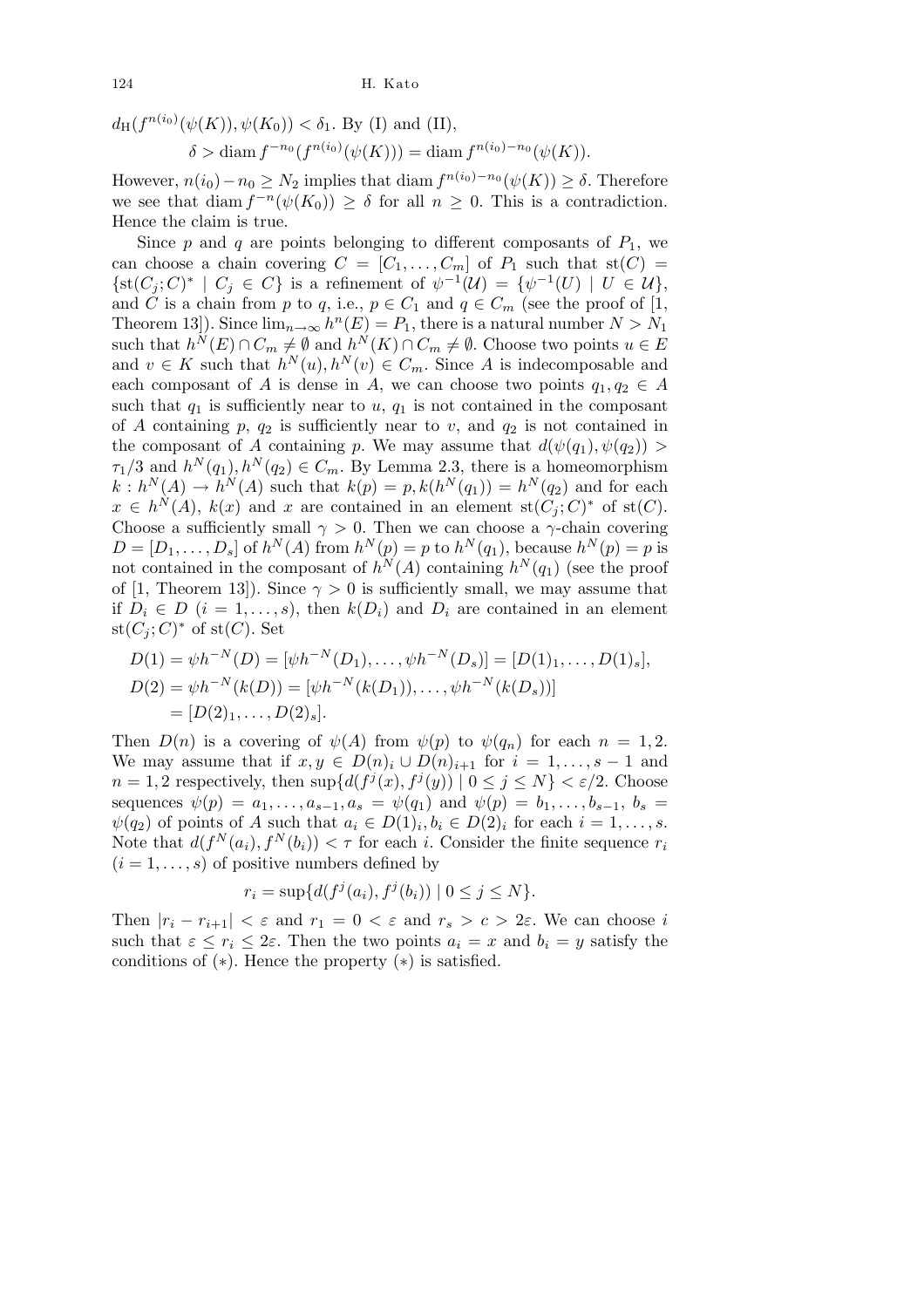Let  $\{\varepsilon_i\}_{i=1}^{\infty}$  be a sequence of positive numbers such that  $\lim_{i\to\infty} \varepsilon_i = 0$ . By  $(*)$ , there are two points  $x_i, y_i$  of X and a natural number  $n(i)$  such that  $d(x_i, y_i) < \varepsilon_i$ ,  $d(f^{n(i)}(x_i), f^{n(i)}(y_i)) < \varepsilon_i$  and

$$
\varepsilon \leq \sup\{d(f^j(x_i), f^j(y_i)) \mid 0 \leq j \leq n(i)\} \leq 2\varepsilon.
$$

Choose  $0 < m(i) < n(i)$  such that  $d(f^{m(i)}(x_i), f^{m(i)}(y_i)) \geq \varepsilon$ . We may assume that  $\{f^{m(i)}(x_i)\}$  and  $\{f^{m(i)}(y_i)\}$  are convergent to  $x_0$  and  $y_0$ , respectively. Note that

$$
\lim_{i \to \infty} (n(i) - m(i)) = \infty = \lim_{i \to \infty} m(i).
$$

Then  $x_0 \neq y_0$  and  $d(f^n(x_0), f^n(y_0)) \leq 2\varepsilon < c$  for all  $n \in \mathbb{Z}$ . This is a contradiction.

By Theorems 2.1 and 2.4, we obtain the following main theorem of this paper.

Theorem 2.6. *Chainable continua admit no expansive homeomorphisms. In other words, if X is any chainable continuum and*  $f: X \to X$  *is any homeomorphism of X*, *then for any*  $\varepsilon > 0$  *there exist two different points*  $x, y \in X$  *such that*  $d(f^n(x), f^n(y)) < \varepsilon$  *for all*  $n \in \mathbb{Z}$ *.* 

A continuum *X* is *weakly chainable* ([3] or [12]) if it is a continuous image of a chainable continuum, in particular an image of the pseudo-arc *P*. Note that there exists a tree-like continuum which is not weakly chainable. In [13], W. Lewis posed the following problem:

Problem 2.7. *If X is a weakly chainable*, *tree-like continuum and f* :  $X \rightarrow X$  *is an onto map, does there exist an onto map*  $\psi : P \rightarrow X$  *of the pseudo-arc P* and a homeomorphism  $h: P \to P$  *such that*  $\psi h = f \psi$ ?

Concerning tree-like continua, we have the following problem:

Problem 2.8. *Does there exist a tree-like continuum X admitting an expansive homeomorphism?*

A positive answer to Problem 2.7 would show that weakly chainable, tree-like continua admit no expansive homeomorphisms.

Let  $f: X \to X$  be a map of a compactum *X*. Consider the following inverse limit space:

$$
(X, f) = \{(x_n)_{n=1}^{\infty} \mid x_n \in X \text{ and } f(x_{n+1}) = x_n\}.
$$

Define the *shift* map  $\tilde{f}$  :  $(X, f) \rightarrow (X, f)$  of f by  $\tilde{f}(x_1, x_2, \ldots)$  =  $(f(x_1), x_2, \ldots).$ 

In [6, (2.9)], we obtained the following.

PROPOSITION 2.9. *If*  $f : G \to G$  *is an onto map of a finite graph G such that the shift map*  $\tilde{f}$  :  $(G, f) \rightarrow (G, f)$  *is expansive, then each point*